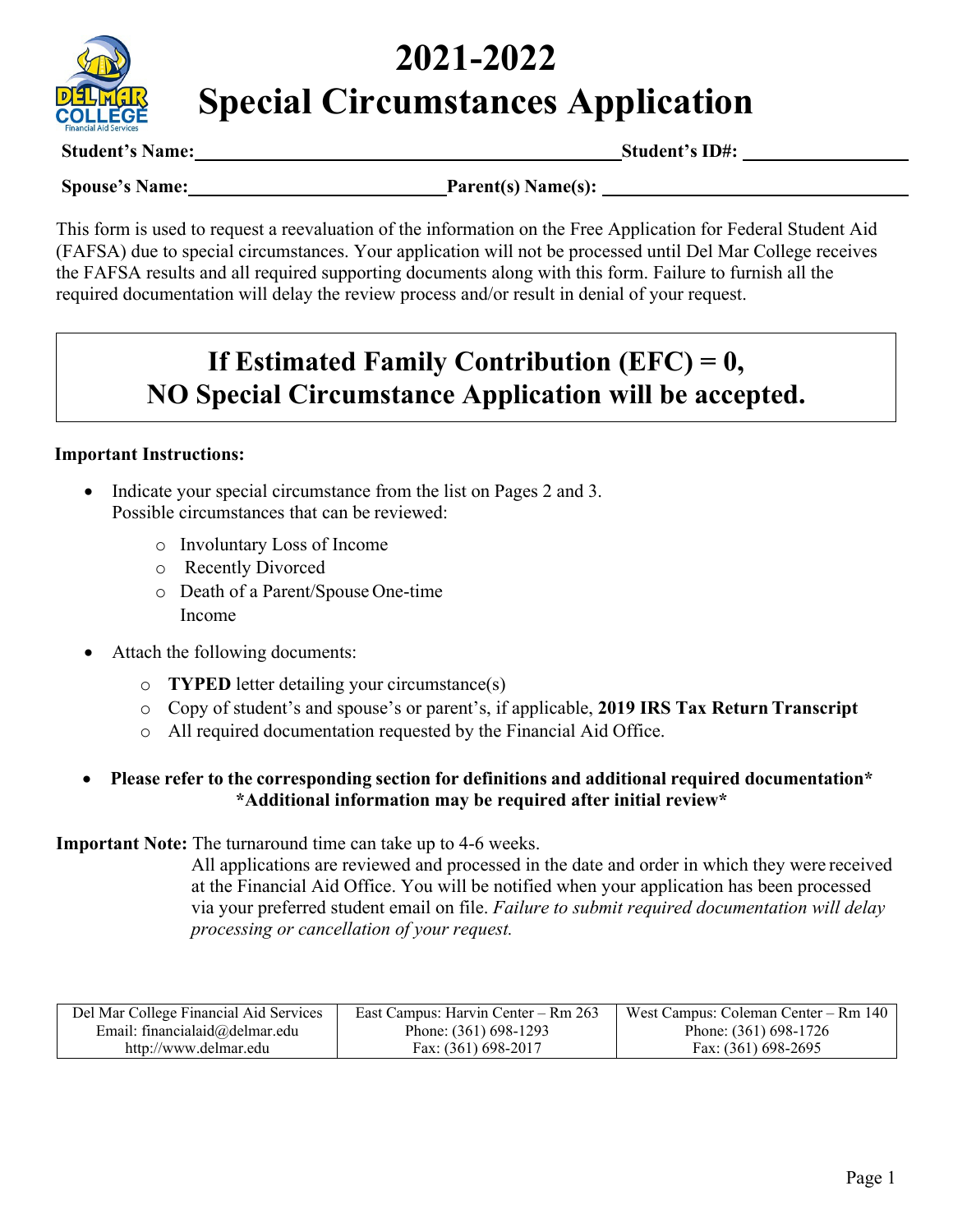# **Involuntary Loss of Employment**

#### **Complete this section if you have experienced a reduction in income due to an involuntary loss of employment after a minimum of 10-12 weeks.**

You are **required** to attach the following supporting documentation:

- Termination letter from previous employer on company letterhead
- If terminated, benefit statement from Work Force Commission detailing benefits or typed statement detailing why you did not apply or receive benefits
- Copy of last pay stub documenting year-to-date earnings in 2020 and/or 2021

When considering income reduction, the following family members must be reviewed. Family members include student, spouse and parent, if applicable.

Date student's income reduction occurred (MM/DD/YYYY):

Date spouse's income reduction occurred (MM/DD/YYYY):

Date parent's income reduction occurred (MM/DD/YYYY):

| <b>2020 Monthly Income</b>          | <b>Student</b> | <b>Spouse</b> | Parent 1 | Parent 2 |
|-------------------------------------|----------------|---------------|----------|----------|
| Wages from Work                     |                |               |          |          |
| <b>Welfare Benefits</b>             |                |               |          |          |
| Veteran Benefits                    |                |               |          |          |
| <b>Unemployment Benefits</b>        |                |               |          |          |
| Social Security Benefits            |                |               |          |          |
| <b>Child Support Benefits</b>       |                |               |          |          |
| Housing / Food Allowances           |                |               |          |          |
| 401K                                |                |               |          |          |
| Other – Indicate Source Below:      |                |               |          |          |
| <b>Total Monthly Income in 2020</b> |                |               |          |          |

| <b>2021 Estimated Monthly Income</b>         | <b>Student</b> | <b>Spouse</b> | Parent 1 | Parent 2 |
|----------------------------------------------|----------------|---------------|----------|----------|
| Wages from Work                              |                |               |          |          |
| <b>Welfare Benefits</b>                      |                |               |          |          |
| <b>Veteran Benefits</b>                      |                |               |          |          |
| <b>Unemployment Benefits</b>                 |                |               |          |          |
| Social Security Benefits                     |                |               |          |          |
| <b>Child Support Benefits</b>                |                |               |          |          |
| Housing / Food Allowances                    |                |               |          |          |
| 401K                                         |                |               |          |          |
| Other – Indicate Source Below:               |                |               |          |          |
| <b>Total Expected Monthly Income in 2021</b> |                |               |          |          |